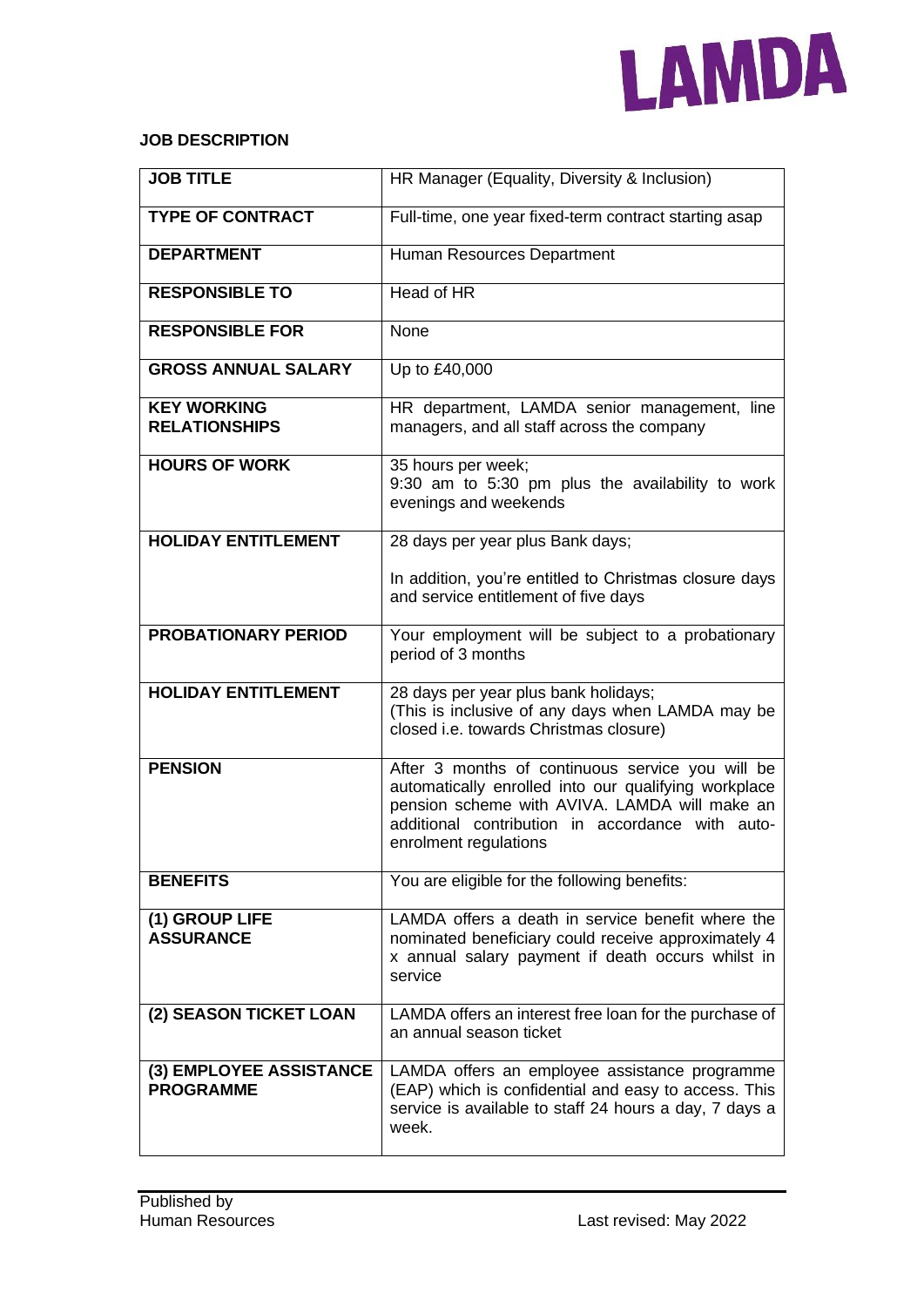

### **Purpose of the post**

- To work closely with the Head of HR in supporting the development, implementation and embedding of the equality, diversity, and inclusion (EDI) strategy and action plan across the Academy
- Integrate the principles and practice of EDI into everyday work to achieve a positive, equal, and open culture.
- Supporting on the people management aspects of the EDI strategy and action plan, including the principles of fair selection and promotion.

## **DUTIES & RESPONSIBILITIES**

- To develop and deliver EDI strategy and action plan in unification with the Anti-Racism action plan for all staff at LAMDA
- To improve the experiences of Global majority staff and to work towards them being proportionately represented across the company
- To develop and maintain strong working links with staff groups, which fall under protected characteristics including but not limited to ethnicity, race, disability, gender, or sexual orientation (e.g. BRAG, LGBTQ, Women's network and Disability forums).
- Work with the Marketing and communications team to deliver internal and external awareness raising campaigns, including celebration of achievements in the arena of EDI.
- Collaboratively working with Student and Academic services and other student facing roles across the organisation on wider EDI strategy
- To organise training and development initiatives surrounding Equality, diversity and inclusion
- To chair and play an active role in EDI committee meetings and in bringing together the teaching and admin workforce and the student body together.
- Assist the Head of HR in formulating and revising HR policies and procedures keeping in line with the legislative requirements
- Up keep of staff handbook
- Manage in-house, end-to-end recruitment processes cost efficiently where needed
- Deputise for Head of HR where necessary and in attendance to committee meetings
- To undertake special projects as and when needed
- Any other reasonable duties as directed by the Head of HR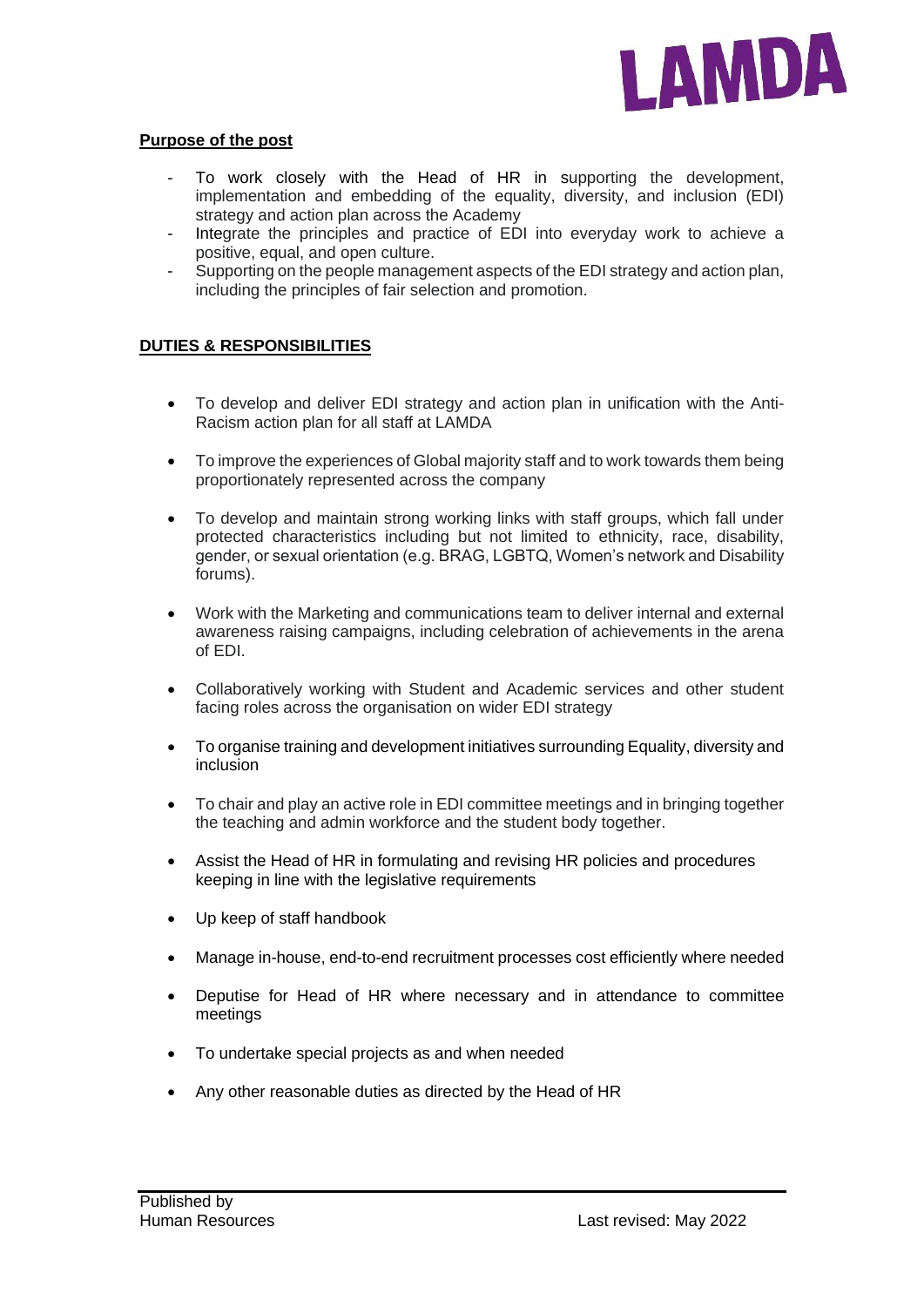

## **Person Specification**

#### **Experience, Knowledge, Skills and Abilities**

- Proven experience of delivering a diversity and inclusion strategy, including identifying, developing, and implementing successful initiatives to improve outcomes including those of Global majority staff
- You will have knowledge of current issues, policy, and best practice in relation to EDI preferably in higher education
- Excellent record of engaging with a wide range of colleagues: building and maintaining productive working relationships to achieve change
- You will provide advice, guidance and support on EDI matters
- Experience of identifying, developing, delivering, evaluating, and commissioning equality, diversity, and inclusion training
- Experience of successfully delivering EDI policies and practices which improve engagement with and acceptance of the principles and practice of inclusion
- Proven experience of proactively working on own initiative, managing, organising, and prioritising workload
- Ability to work autonomously and flexibly
- Ability to coach the stakeholders in the areas of EDI matters
- Discreet and tact
- Excellent interpersonal, written and verbal communication skills
- Empathy and compassion

**Successful applicants would be required to go through an 'Enhanced Disclosure'. Expenses will be met by the Academy.**

*This job description reflects the present requirements of the post and should not be seen as an exhaustive list of responsibilities. Duties and responsibilities may develop and change in consultation with line management.*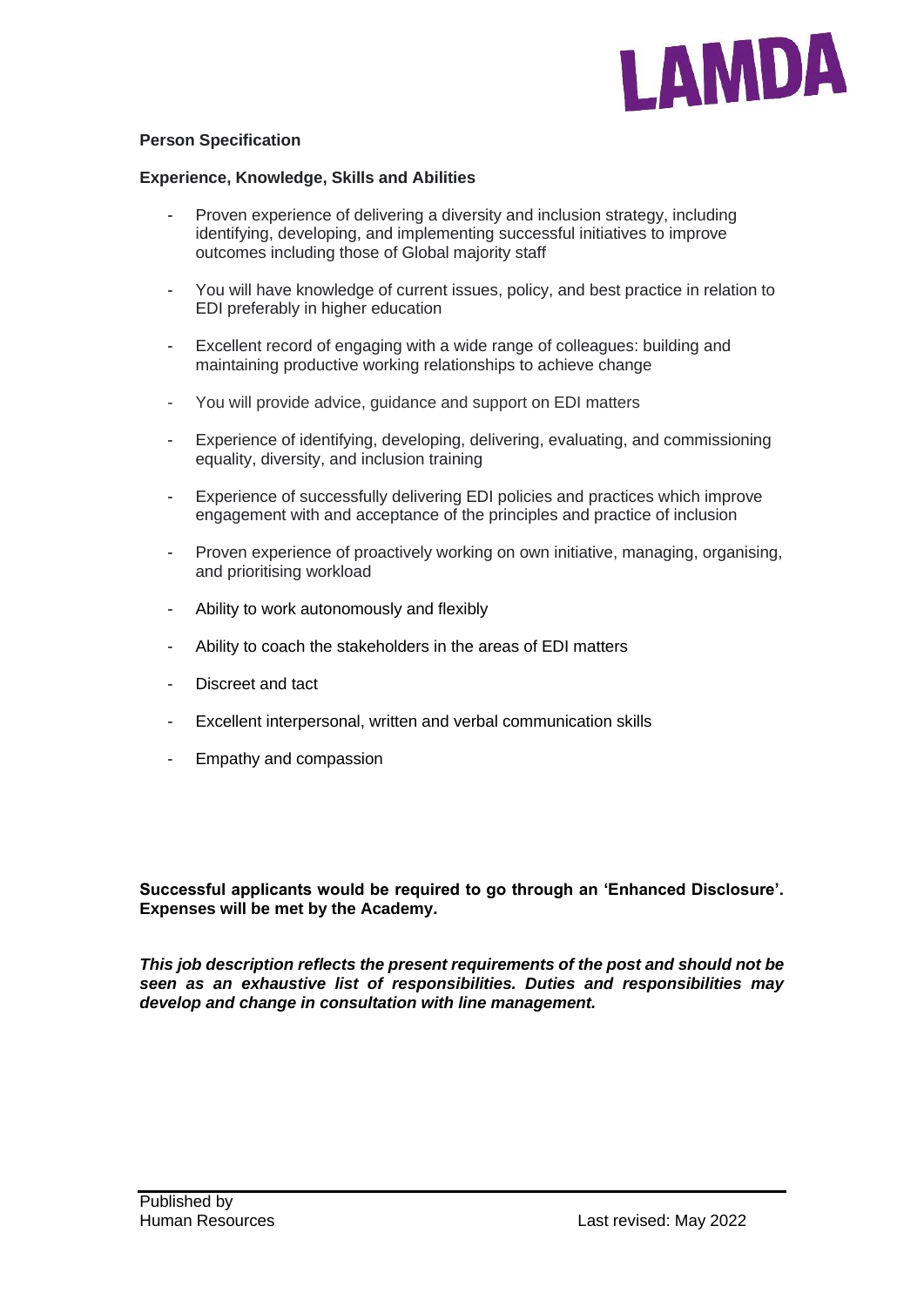

# **ABOUT LAMDA**

As the oldest drama school in the UK, founded in 1861 as the London Academy of Music and Dramatic Art, LAMDA is a world-leading conservatoire based in the heart of London, offering exceptional vocational training to actors, stage managers, technicians, directors and designers, regardless of their background or socio-economic circumstances. In 1965, LAMDA became the first drama school to introduce technical training and quickly became a prototype for other institutions branching into this area.

LAMDA is also an Ofqual-registered awarding body, offering world renowned qualifications in communication and performance and inspiring the next generation of confident communicators through qualifications in performance and communication.

LAMDA has been registered with the Office for Students as a stand-alone Higher Education Provider since 2019, and was granted full degree awarding powers in 2021. We believe drama has the power to transform lives. Our students graduate as authentic, confident and independent artists or technicians, capable of shaping their own careers.

Conservatoire training is, by its nature, selective, training only the best; course numbers are limited and LAMDA teaches in small groups. There is a core cohort of just under 400 UK and international students a year across six degree courses and other HE courses. The school also welcomes around 360 students onto other courses during the year, including short courses run during Spring and Summer vacations. LAMDA is a leader in performing arts training and strives for excellence in every facet of our organisation.

In July 2018, LAMDA joined the register of Higher Education Providers, a key step towards achieving degree awarding powers. LAMDA now operates independently from the Conservatoire of Dance and Drama, receiving funding directly from the Office for Students. LAMDA was granted full degree awarding powers in 2021.

At the heart of LAMDA's approach is a commitment to the ensemble, stressing the importance of collaboration to achieve excellence. LAMDA nurtures every student's unique talents to give them the tools they need to become independent, creative artists and technicians, along with all the help and guidance they need to transition and make their mark within the creative and performing arts industry. Alongside this, LAMDA is committed to ensuring that its training is accessible to all. LAMDA has several substantial measures in place to widen access to Higher Education and is committed to the creation of pathways to our training for those from the Global Majority, those from low socio-economic backgrounds and care leavers.

The work of the Academy is complemented by that of LAMDA Examinations, through which LAMDA offers a drama and communications-based syllabus leading to accredited and non-accredited awards in the UK and overseas.

In 2017, LAMDA moved into its new £28.2m centre for world-leading drama training. LAMDA's new home features ten large training and rehearsal studios, three theatres - the 200 seat Sainsbury Theatre, 120-seat the Carne Studio Theatre and the Linbury Studio, and a fully equipped digital and audio suite. In January 2018, LAMDA alumni Benedict Cumberbatch was appointed the Academy's President.

LAMDA Alumni include Nikki Amuka-Bird, Patricia Hodge, Janet Suzman, Chiwetel Ejiofor, Jeremy Irvine, Rory Kinnear, Harriet Walter, Rose Leslie, Paterson Joseph, David